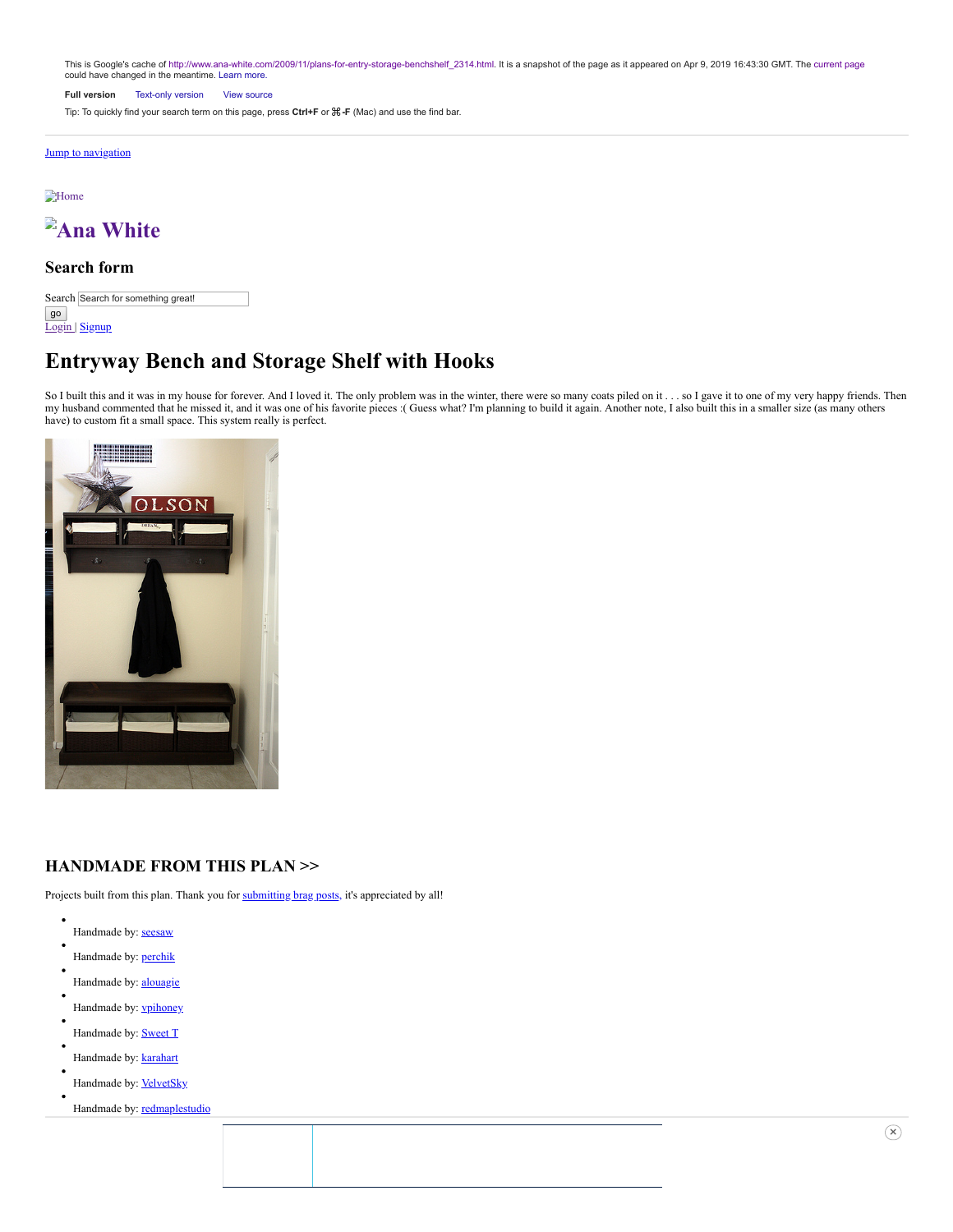Handmade by: [ana8178](http://www.ana-white.com/users/ana8178)

Handmade by: **[westmjk](http://www.ana-white.com/users/westmjk)** 

### **Pages**

- 1
- [2](http://www.ana-white.com/2009/11/plans-for-entry-storage-benchshelf_2314.html?page=1)
- [3](http://www.ana-white.com/2009/11/plans-for-entry-storage-benchshelf_2314.html?page=2) [4](http://www.ana-white.com/2009/11/plans-for-entry-storage-benchshelf_2314.html?page=3)
- $\bullet$  next >
- [last »](http://www.ana-white.com/2009/11/plans-for-entry-storage-benchshelf_2314.html?page=3)

Shopping List:

Shopping List for the Bench 1 - 1x12 @ 12 feet long 1 - 1x12 @ 6 feet long 2 - 1x4 @ 8 feet long Shelf Shopping List 2 - 1x8 @ 8 feet long 1 - 1x3 @ 6 feet long 1 - 1x6 @ 6 feet long Scrap Plywood 3 Double Hooks

Tools: [Tape Measure](https://www.amazon.com/Stanley-33-116-16-Foot-PowerLock-Tape/dp/B00002X2GE/ref=as_li_ss_tl?s=hi&ie=UTF8&qid=1549315735&sr=1-1&keywords=stanley+16+foot+tape+measure&linkCode=ll1&tag=knooffwoo20-20&linkId=eec222f82fbe44887db4f333deeb210e&language=en_US)

[Speed Square](https://www.amazon.com/Swanson-Tool-S0101-7-inch-Square/dp/B00002255O/ref=as_li_ss_tl?s=hi&ie=UTF8&qid=1549315813&sr=1-3&keywords=speed+square&linkCode=ll1&tag=knooffwoo20-20&linkId=320c4213eaaa27a0cf8de126c77f71ce&language=en_US) **[Safety Glasses](https://www.amazon.com/gp/buy/thankyou/handlers/display.html/ref=as_li_ss_tl?ie=UTF8&asins=B07253G22T&isRefresh=1&orderId=111-9021871-4122626&purchaseId=106-7299565-6173046&ref_=chk_typ_browserRefresh&viewId=ThankYouCart&linkCode=ll2&tag=knooffwoo20-20&linkId=874cc3bb7303421930cf86bcf48a5e97&language=en_US) [Hearing Protection](https://www.amazon.com/gp/product/B07H2LCZXH/ref=as_li_ss_tl?pf_rd_m=ATVPDKIKX0DER&pf_rd_s=hero-quick-promo&pf_rd_r=7HRP6VN8HC2N89ZKWEZG&pf_rd_r=7HRP6VN8HC2N89ZKWEZG&pf_rd_t=201&pf_rd_p=d59dbb70-7ae6-48fe-a913-94e89579aec2&pf_rd_p=d59dbb70-7ae6-48fe-a913-94e89579aec2&pf_rd_i=B01FL5BQGA&linkCode=ll1&tag=knooffwoo20-20&linkId=fd59f542e0ed507f2b4af16520596b52&language=en_US)** [Drill](https://www.amazon.com/BLACK-DECKER-LDX120C-Lithium-Driver/dp/B005NNF0YU/ref=as_li_ss_tl?s=power-hand-tools&ie=UTF8&qid=1549316831&sr=1-3&keywords=drill&linkCode=ll1&tag=knooffwoo20-20&linkId=9cbe53e8470db181dbb81d328a0a6175&language=en_US) **[Brad Nailer](https://www.amazon.com/PORTER-CABLE-PCC790LA-Lithium-Cordless-Battery/dp/B017NJ6X7E/ref=as_li_ss_tl?s=hi&ie=UTF8&qid=1549317542&sr=1-4&keywords=brad+nailer+cordless&linkCode=ll1&tag=knooffwoo20-20&linkId=dcad8c839c75b4114331184c34e183d7&language=en_US) [Power Sander](https://www.amazon.com/BLACK-DECKER-BDERO100-Random-Sander/dp/B00MLSS1SW/ref=as_li_ss_tl?s=hi&ie=UTF8&qid=1549317703&sr=1-4&keywords=sander&linkCode=ll1&tag=knooffwoo20-20&linkId=888457a0a1042c24971775e15b9d3b50&language=en_US)** 48" wide x 14" deep x 18" tall (seat) - Bench Cut List:

Bench Cut List 2 - 1x12 @ 17 1/4 (sides) 2 - 1x12 @ 13 1/2" (vertical dividers) 1 - 1x12 @ 46 1/2" (bottom shelf) 2 - 1x12 @ 48" (top shelves, doubled up) 1 - 1x4 @ 49 1/2" (back lip for top) 2 - 1x4 @ 11 1/2 (side lip for top) 2 - 1x4 @ 11 1/2 (side toekick) 1 - 1x4 @ 49 1/2 (front toekick) plywood for back, 18"x48" Shelf Cut List 2 - 1x8 @ 46 1/2" (bottom shelf and vertical board for hooks)  $2 - 1x8$  @ 15 3/4" (sides)  $2 - 1x8$  @ 7 1/2" (vertical dividers)  $1 - 1x8$  @ 48" (top, bottom piece)  $1 - 1x3$  @ 49" (top, top back piece)  $1 - 1x6$  @ 49" (top, top front piece) plywood for back 8" x 48" 3 double hooks



#### Step 1:

1. Box. Begin building the bench as shown, keeping all edges flush and leaving 3" from the bottom of the bottom shelf and the bottom of the bench. Make the cubbies 15" wide.



#### Step 2 Instructions:

2. Top. Place one of the top pieces on top of the bench as shown, keeping everything flush.

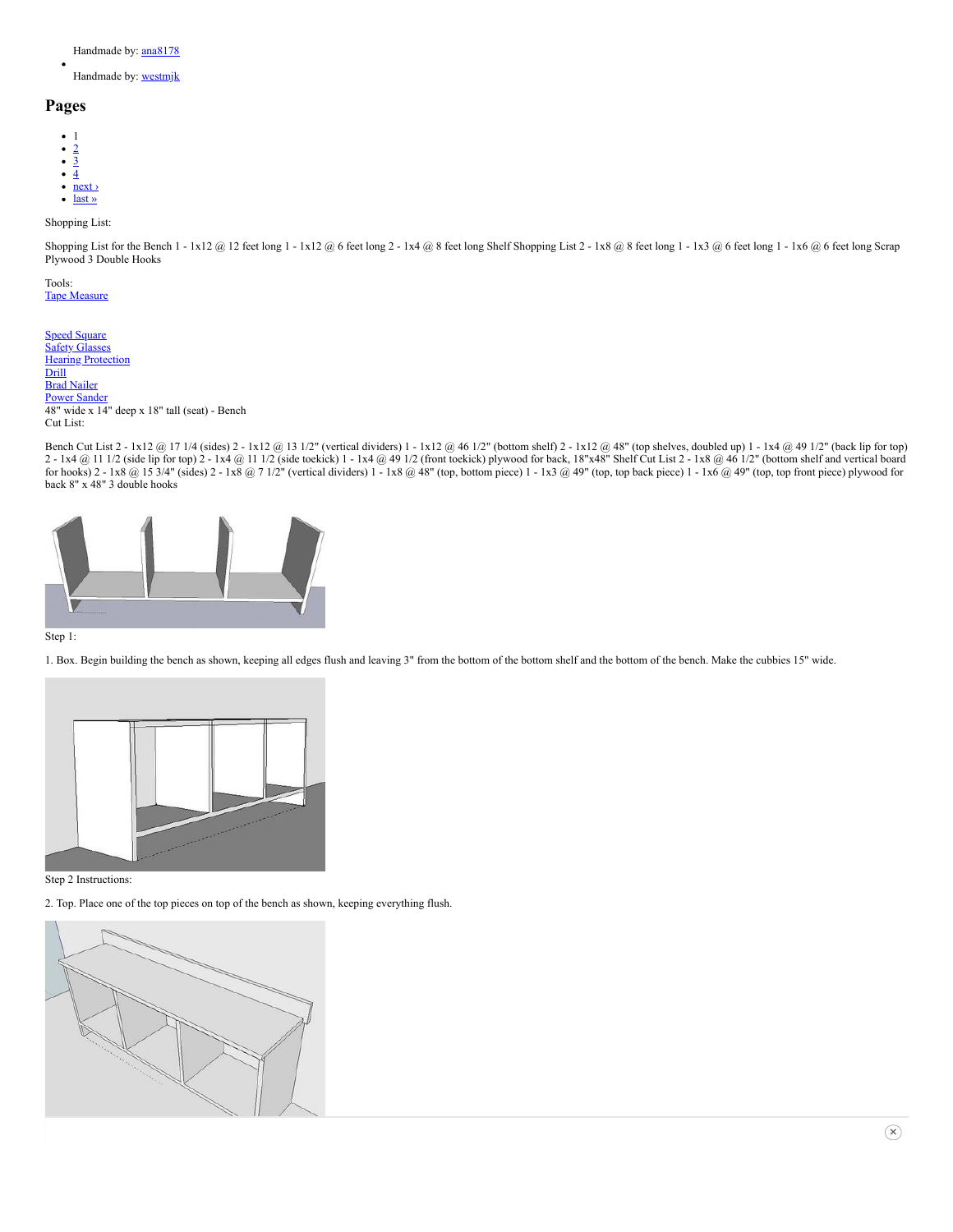Top. Now add the second  $1x12 \omega 48$ " on top of the previous one (from step 2), placing a  $1x4$  behind it. Overhand the  $1x4 \omega 3/4$ " on either end, and nail the  $1x4$  into the top  $1x12$ , and the top 1x12 into the bottom 1x12. The top 1x12 should be flush on the sides, and overhand the front 3/4".



Step 4 Instructions:

Top Sides. Take the two 1x4 side lip pieces, and attach to the top 1x12 x 48" as shown.



#### Step 5 Instructions:

Side Cut Down. Find the midpoints of the side lip pieces and draw a diagonal and trim as shown above.



#### Step 6 Instructions:

Bottom Sides. Add the bottom side toekick pieces, keeping everything flush as shown above. Bottom Front. Add the front toekick, nailing into the side pieces as shown. Cut the front toekick piece out as desired. The diagram shown was not cut out. 8. Back. Add the plywood to the back, and fill nail holes with wood filler. Sand and finish as desired.



#### Step 7 Instructions:

Shelf Construction. Begin building the shelf by attatching the side pieces to the bottom shelf piece as shown. Leave 7 1/2" on either side of the shelf. The shelf will be centered on the sides, as pictured. Attatch the board where the hooks will be placed, and the vertical dividers. Leave 15" between each divider, making each cubby 15" wide.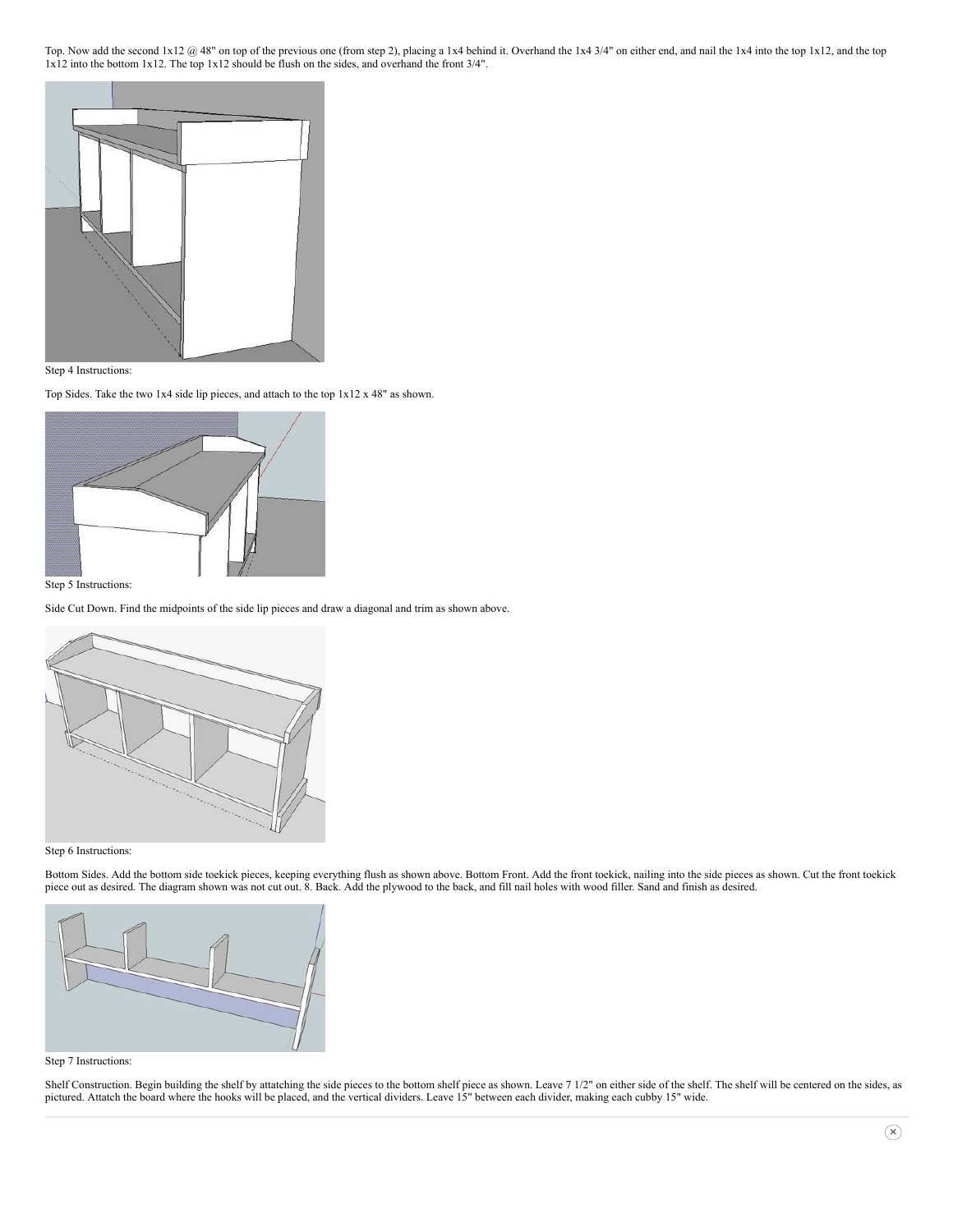

Step 8 Instructions:

Top. Attatch the 1x8 48" board on top of the shelf as shown.



Step 9 Instructions:

Second Top. Now attach the 1x3 board as shown, on top of the 1x8 attached in step 3. Leave a 1/2" overhang on either side.

- Project Type: [Cubby Project Plans,](http://www.ana-white.com/category/plans/project-type/cubbies) [Bench](http://www.ana-white.com/category/plans/vocabulary5/bench) Estimated Cost: [\\$50 - \\$100](http://www.ana-white.com/category/plans/estimated-cost/50-100) Room: [entry way,](http://www.ana-white.com/category/plans/room/entry-way) [storage and organization](http://www.ana-white.com/category/plans/room/storage-and-organization) Skill Level: **[Intermediate](http://www.ana-white.com/category/plans/skill-level/intermediate)** 
	- [Log in](http://www.ana-white.com/user/login?destination=node/129%23comment-form) or [register](http://www.ana-white.com/user/register?destination=node/129%23comment-form) to post comments
	- $\bullet$ **[Save](https://www.pinterest.com/pin/create/button/?guid=wiC6AKxpmudm-2&url=http%3A%2F%2Fwww.ana-white.com%2F2009%2F11%2Fplans-for-entry-storage-benchshelf_2314.html&media=http%3A%2F%2Fwww.ana-white.com%2Fsites%2Fdefault%2Ffiles%2Fstyles%2Flarge%2Fpublic%2Fentry%2520storage%2520bench%2520system%25201.JPG%3Fitok%3DqDrObucK&description=Entryway%20Bench%20and%20Storage%20Shelf%20with%20Hooks) 3K+**
	- Print this plan Print this plan
	- PDF version PDF version

# **Comments**

Natalie replied on Fri, 2010-01-08 13:24 [Permalink](http://www.ana-white.com/comment/1066#comment-1066)

#### **I can not believe [this....I](http://www.ana-white.com/comment/1066#comment-1066)**

I can not believe this....I just sent this same photo of this bench and shelf to my dad to make for me. I was giddy that I found the plans on your site! Thank you! Thank you!

• [Log in](http://www.ana-white.com/user/login?destination=node/129%23comment-form) or [register](http://www.ana-white.com/user/register?destination=node/129%23comment-form) to post comments

Casey replied on Fri, 2010-01-22 07:00 [Permalink](http://www.ana-white.com/comment/1067#comment-1067)

#### **[Thank](http://www.ana-white.com/comment/1067#comment-1067) you so mcuh for these**

Thank you so mcuh for these plans. I have been looking all over. I cannot wait to get started and I love your site! I recently got some new tools from my husband for Christmas and can't wait to use them.

• [Log in](http://www.ana-white.com/user/login?destination=node/129%23comment-form) or [register](http://www.ana-white.com/user/register?destination=node/129%23comment-form) to post comments

Nancy replied on Sat, 2010-01-23 12:10 [Permalink](http://www.ana-white.com/comment/1068#comment-1068)

#### **Am [headed](http://www.ana-white.com/comment/1068#comment-1068) to Lowe's this**

Am headed to Lowe's this weekend to purchase some wood. Will post the results here! Thx for sharing your plan!

Nancy

• [Log in](http://www.ana-white.com/user/login?destination=node/129%23comment-form) or [register](http://www.ana-white.com/user/register?destination=node/129%23comment-form) to post comments

Karen replied on Sat, 2010-01-23 23:42 [Permalink](http://www.ana-white.com/comment/1069#comment-1069)

## **Hi Ana, I'm [preparing](http://www.ana-white.com/comment/1069#comment-1069) a cut**

Hi Ana, I'm preparing a cut plan for the bench and wonder about the 2x12 for the sides and vertical dividers. In the pic they sure don't look 2". Can you clarify?

• [Log in](http://www.ana-white.com/user/login?destination=node/129%23comment-form) or [register](http://www.ana-white.com/user/register?destination=node/129%23comment-form) to post comments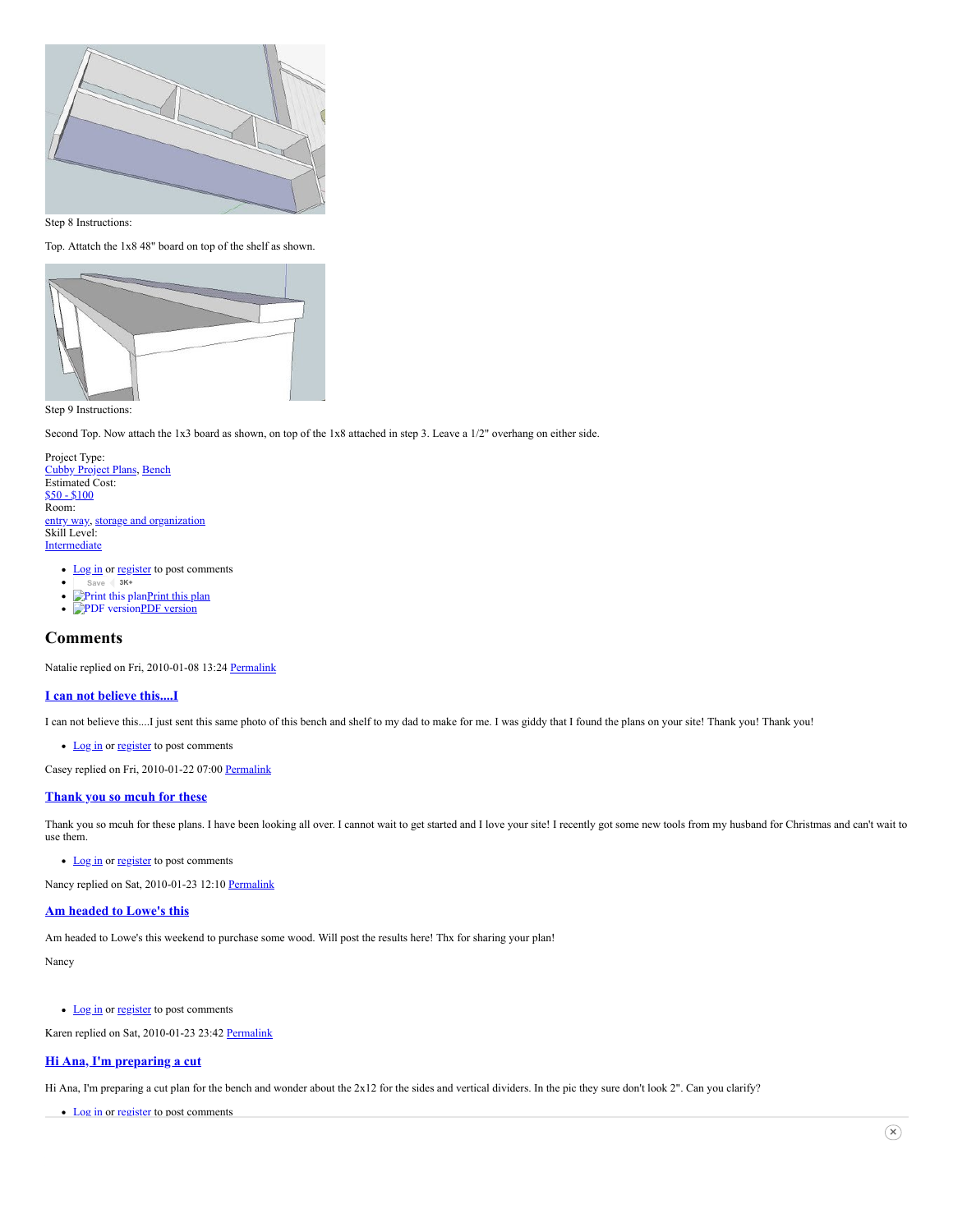Hello. They're all 1x boards. There's an extra board at the end of the cut list that isn't needed/used. Please note that 1x boards are actually 3/4" thickness.

• [Log in](http://www.ana-white.com/user/login?destination=node/129%23comment-form) or [register](http://www.ana-white.com/user/register?destination=node/129%23comment-form) to post comments

[catcar](http://www.ana-white.com/users/catcar) replied on Sat, 2016-09-24 17:04 [Permalink](http://www.ana-white.com/comment/71056#comment-71056)

#### **I see the plans were [updated...this](http://www.ana-white.com/comment/71056#comment-71056) was an old post**

Hi. After I replied to a post, I kept reading on (the replies aren't always indented under the original questions) and noticed the plan used to mention 2" boards. This has been fixed a long time ago. Sorry for any confusion.

• [Log in](http://www.ana-white.com/user/login?destination=node/129%23comment-form) or [register](http://www.ana-white.com/user/register?destination=node/129%23comment-form) to post comments

Ana White replied on Thu, 2010-01-28 09:57 [Permalink](http://www.ana-white.com/comment/1070#comment-1070)

#### **Let me [check](http://www.ana-white.com/comment/1070#comment-1070) on this, but the**

Let me check on this, but the bench is made of only 1x12 sides, no 2x boards. You are correct.

• [Log in](http://www.ana-white.com/user/login?destination=node/129%23comment-form) or [register](http://www.ana-white.com/user/register?destination=node/129%23comment-form) to post comments

Bill H replied on Wed, 2010-02-10 15:22 [Permalink](http://www.ana-white.com/comment/1072#comment-1072)

#### **jdreier, [looking](http://www.ana-white.com/comment/1072#comment-1072) at the cut**

jdreier, looking at the cut list the bench is going to be around 50" long, maybe a little more.

• [Log in](http://www.ana-white.com/user/login?destination=node/129%23comment-form) or [register](http://www.ana-white.com/user/register?destination=node/129%23comment-form) to post comments

the michalski's replied on Wed, 2010-02-10 17:08 [Permalink](http://www.ana-white.com/comment/1073#comment-1073)

#### **i am so [excited](http://www.ana-white.com/comment/1073#comment-1073) to find your**

i am so excited to find your blog and these plans! i have been wanting this storage bench for a LONG time. i have a couple questions though...first, what kind of wood did you use to make the bench? second, i see it notes to use plywood on the back, but from the pictures i see beadboard on the inside of the cubbies. did you nail that to the plywood and then attach to the back? thanks so much for the help! i can't wait to make one of my own!!

• [Log in](http://www.ana-white.com/user/login?destination=node/129%23comment-form) or [register](http://www.ana-white.com/user/register?destination=node/129%23comment-form) to post comments

Ana White replied on Wed, 2010-02-10 20:43 [Permalink](http://www.ana-white.com/comment/1074#comment-1074)

#### **The bench [measures](http://www.ana-white.com/comment/1074#comment-1074)**

The bench measures approximately 49" wide.

I did use beadboard on the back, 1/4" thick. You can usually interchange plywood beadboard with beadboard. My bench is made of simple pine boards.

• [Log in](http://www.ana-white.com/user/login?destination=node/129%23comment-form) or [register](http://www.ana-white.com/user/register?destination=node/129%23comment-form) to post comments

#### **Pages**



# AnaWhite's **PLAN CATALOG**

# **BRAG YOUR BUILD**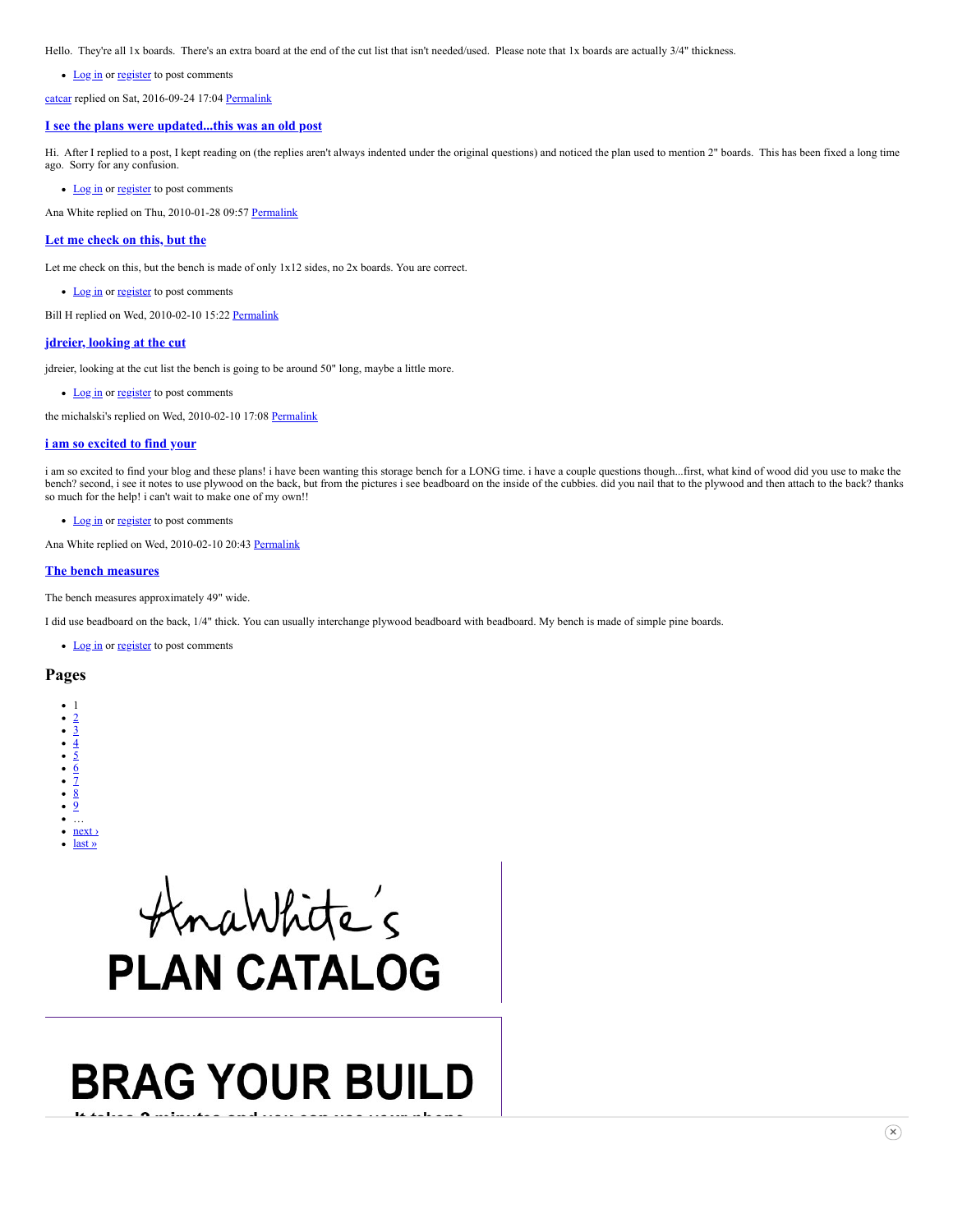# **BUY / SELL ANA WHITE FURNITURE**

# **PINE+MAIN**

## <span id="page-5-0"></span>**Main menu**

- [Home](http://www.ana-white.com/)
- [Plans](http://www.ana-white.com/plancatalog) • [Brags](http://www.ana-white.com/bragboard)
- [Videos](http://www.ana-white.com/videos)
- [About Ana](http://www.ana-white.com/2011/04/about-ana-white)
- [Get Started](http://www.ana-white.com/2012/12/get-started)
- [Tiny House](http://www.ana-white.com/tiny)

# **BROWSE OVER 1000 FREE PLANS**

- [BY COST](http://www.ana-white.com/category/plans/estimated-cost)
	- $\circ$  [free \(6\)](http://www.ana-white.com/category/plans/estimated-cost/free)
	- $\circ$  [scraps \(18\)](http://www.ana-white.com/category/plans/estimated-cost/scraps)
	- [Under \\$20 \(1](http://www.ana-white.com/category/plans/estimated-cost/under-20)11)  $$20 - $50 (171)$
	- $\circ$  [\\$50 \\$100 \(118\)](http://www.ana-white.com/category/plans/estimated-cost/50-100)
	- $\circ$  [\\$100-\\$150 \(59\)](http://www.ana-white.com/category/plans/estimated-cost/100-150)
	- $\circ$  [\\$150 \\$200 \(21\)](http://www.ana-white.com/category/plans/estimated-cost/150-200)
- [BY SKILL](http://www.ana-white.com/category/plans/skill-level/)
	- <u>[Starter Projects](http://www.ana-white.com/category/plans/skill-level/starter-projects)</u>
	- o [Beginner](http://www.ana-white.com/category/plans/skill-level/beginner)
	- o [Intermediate](http://www.ana-white.com/category/plans/skill-level/intermediate)
	- [Advanced](http://www.ana-white.com/category/plans/skill-level/advanced)
- **[BY STYLE](http://www.ana-white.com/category/plans/style/)** 
	- [Children's](http://www.ana-white.com/category/plans/style/childrens)
		- o [Coastal](http://www.ana-white.com/category/plans/vocabulary9/coastal-or-beachy-style-furniture)
		- o [Cottage](http://www.ana-white.com/category/plans/style/cottage)
		- o [Farmhouse](http://www.ana-white.com/category/plans/style/farmhouse)
		- o [Industrial](http://www.ana-white.com/taxonomy/term/6094)
		- [Modern](http://www.ana-white.com/category/plans/style/modern)
		- o [Rustic](http://www.ana-white.com/taxonomy/term/6093) o [Tradditional](http://www.ana-white.com/taxonomy/term/6092)
- [BY ROOM](http://www.ana-white.com/category/plans/vocabulary8/)
	- <u>[Living Room](http://www.ana-white.com/category/plans/room/living-room)</u>
	- [Dining Room](http://www.ana-white.com/category/plans/room/dining-room)
	- $\circ$  [Kitchen](http://www.ana-white.com/category/plans/room/kitchen)
	- o **[Entryway](http://www.ana-white.com/category/plans/room/entry-way)**
	- [Bedroom](http://www.ana-white.com/category/plans/room/bedroom)
	- $\circ$  [Office](http://www.ana-white.com/category/plans/room/office)
	- [Bathroom](http://www.ana-white.com/category/plans/room/bathroom)
	- o [Closets](http://www.ana-white.com/category/plans/room/closets)
	-
	- [Craftroom](http://www.ana-white.com/category/plans/room/craftroom)
	- $\circ$  [Kids + Toys](http://www.ana-white.com/category/plans/room/kids-and-toys)
	- o [Nursery](http://www.ana-white.com/category/plans/room/nursery-and-baby)
	- o [Teen](http://www.ana-white.com/category/plans/room/teens)
	- o [Storage](http://www.ana-white.com/category/plans/room/storage-and-organization)
	- o [Outdoor](http://www.ana-white.com/category/plans/room/outdoor)
	- o [Tiny House](http://www.ana-white.com/category/plans/vocabulary8/tiny-house)
- **[BY PROJECT](http://www.ana-white.com/category/plans/project-type/)** 
	- **[Accent Tables](http://www.ana-white.com/category/plans/project-type/accent-tables)** 
		- [Coffee Table](http://www.ana-white.com/category/plans/project-type/coffee-table)
		- **[Console Table](http://www.ana-white.com/category/plans/project-type/console-tables)**
		- [Side and End Tables](http://www.ana-white.com/category/plans/project-type/side-tables)
	- $\circ$  [Desks + Project Tables](http://www.ana-white.com/category/plans/project-type/desk)
	- o [Dining Tables](http://www.ana-white.com/category/plans/project-type/dining-tables)
	- o [Kitchen Cabinets](http://www.ana-white.com/category/plans/project-type/kitchen-cabinets)
	- o [Kitchen Islands](http://www.ana-white.com/category/plans/project-type/kitchen-islands)
	- o [Storage](http://www.ana-white.com/category/plans/project-type/storage)
		- $Media + Entertainment Centers$
		- **[Bookshelf](http://www.ana-white.com/category/plans/project-type/bookshelves)**
		- **[Nightstands](http://www.ana-white.com/category/plans/project-type/nightstands)**
		- **[Dressers](http://www.ana-white.com/category/plans/project-type/dresser)**
		- **[Crates](http://www.ana-white.com/category/plans/project-type/crates)**
		- $\frac{\text{Buffet}}{\text{Buffer} + \text{Sideboards}}$ **[Lockers and Mudroom](http://www.ana-white.com/category/plans/project-type/lockers)**
		- [Cabinets](http://www.ana-white.com/category/plans/project-type/cabinets)
		- **[Armoire](http://www.ana-white.com/category/plans/project-type/armoire)**
		- [Built-Ins](http://www.ana-white.com/category/plans/project-type/built-ins)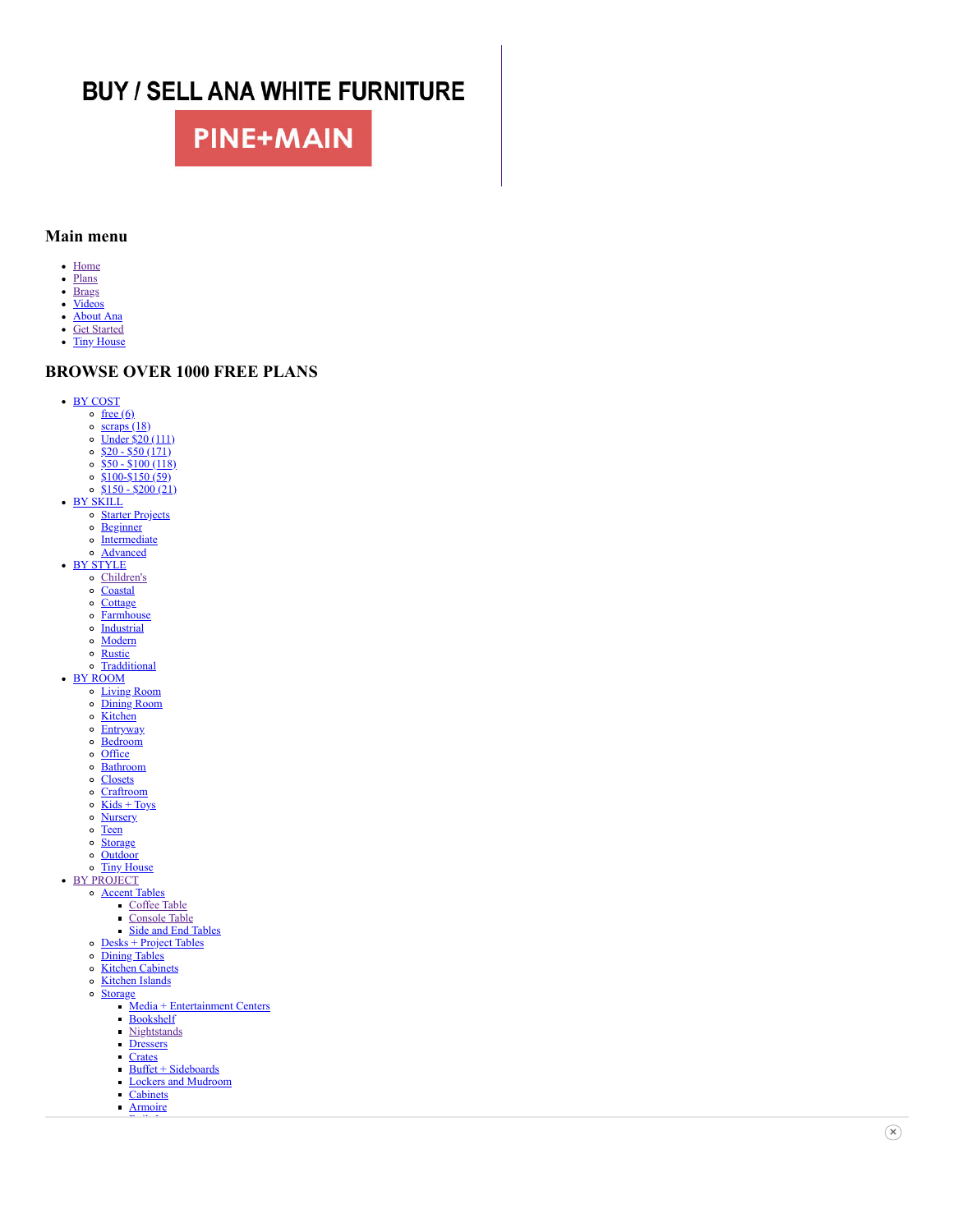- [Twin Bed](http://www.ana-white.com/category/plans/project-type/twin)
- [Full](http://www.ana-white.com/category/plans/project-type/full)
- [Queen Bed](http://www.ana-white.com/category/plans/project-type/queen)
- [King Bed](http://www.ana-white.com/category/plans/project-type/king)
- [Bunk Bed](http://www.ana-white.com/category/plans/project-type/bunk-bed)
- **[Daybed](http://www.ana-white.com/category/plans/project-type/daybed)**
- **[Headboards](http://www.ana-white.com/category/plans/project-type/headboard)**
- **[Seating](http://www.ana-white.com/category/plans/project-type/seating)** 
	- **[Bench](http://www.ana-white.com/category/plans/project-type/bench) [Chairs](http://www.ana-white.com/category/plans/project-type/chairs)**
	- [Sofa + Lounge Seating](http://www.ana-white.com/category/plans/project-type/sofa)
	- [Stools](http://www.ana-white.com/category/plans/project-type/stools)
	- [Wall Projects](http://www.ana-white.com/category/plans/project-type/wall-projects)
	- [Wall Art](http://www.ana-white.com/category/plans/project-type/wall-art)
	- [Frames](http://www.ana-white.com/category/plans/project-type/frames)
	- [Shelves](http://www.ana-white.com/category/plans/project-type/shelves)
	- [Wood Toys](http://www.ana-white.com/category/plans/project-type/toys)
	- [Play Tables and Chairs](http://www.ana-white.com/category/plans/project-type/kids-tables-and-chairs)
	- [Play Kitchens](http://www.ana-white.com/category/plans/project-type/play-kitchen-collection)
	- [Doll Furniture](http://www.ana-white.com/category/plans/project-type/doll-furniture) [Upholstery](http://www.ana-white.com/category/plans/project-type/upholstered-projects)
- **[Buildings](http://www.ana-white.com/category/plans/project-type/buildings)**
- [Tiny House](http://www.ana-white.com/category/plans/vocabulary5/tiny-houses)
	- **[Playhouses](http://www.ana-white.com/category/plans/project-type/playhouse)**
- **[Outdoor](http://www.ana-white.com/category/plans/project-type/outdoor)**
- [Home DIY](http://www.ana-white.com/category/plans/project-type/home-diy)
- o [Other Projects](http://www.ana-white.com/category/plans/project-type/other-projects)



| Ana White<br>255 videos |      |                 |
|-------------------------|------|-----------------|
|                         |      | <b>You Tube</b> |
| Subscribe               | 455K |                 |





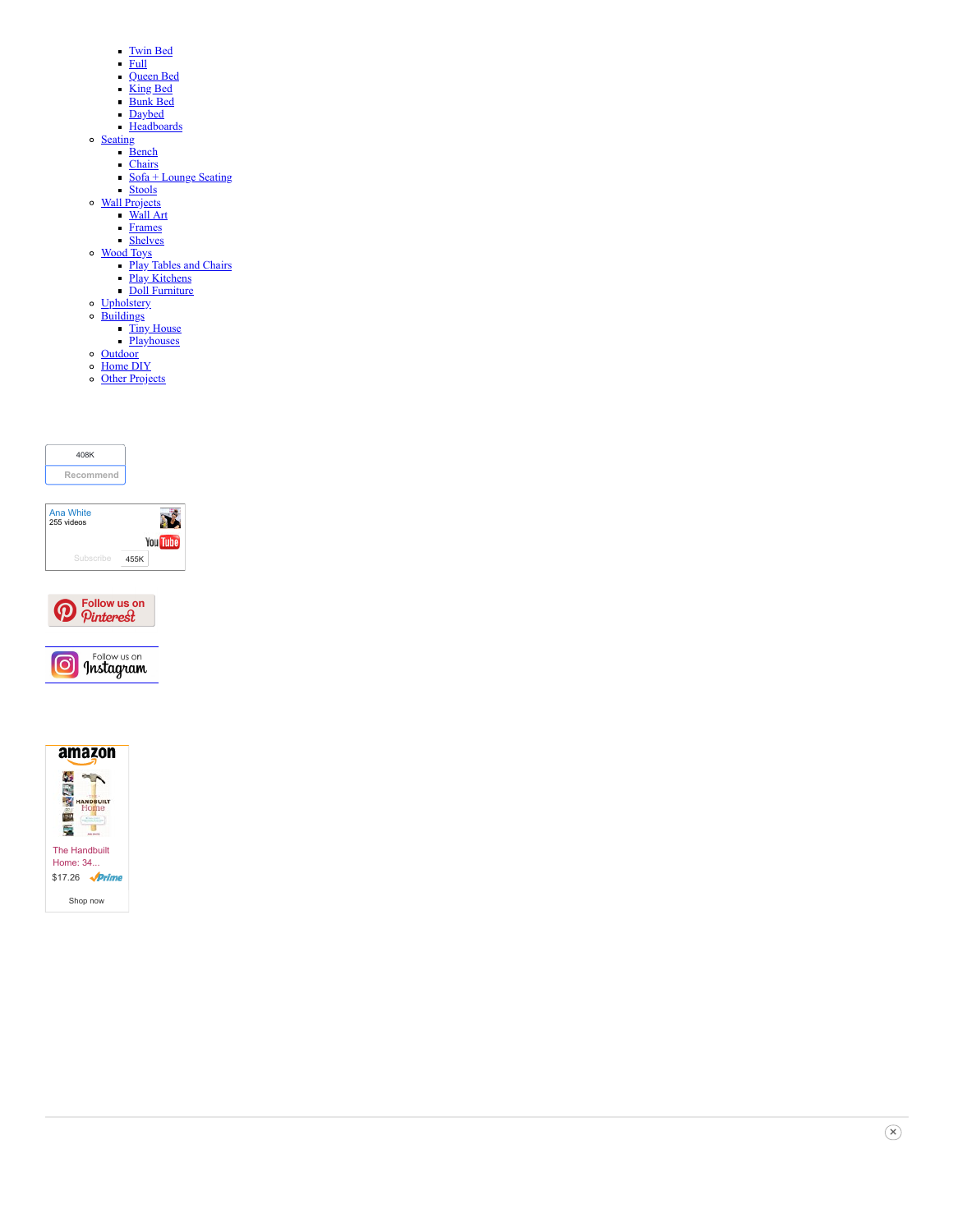

# **RECENT COMMENTS**

- [THANK YOU!!!](http://www.ana-white.com/comment/75047#comment-75047) 21 hours 4 min ago
- [Could probably use an L](http://www.ana-white.com/comment/75046#comment-75046) 5 days 15 hours ago
- [I believe in the linked post](http://www.ana-white.com/comment/75045#comment-75045) 5 days 22 hours ago
- [large size craft desk](http://www.ana-white.com/comment/75044#comment-75044) 6 days 1 hour ago
- [Garage Storage Cabinets](http://www.ana-white.com/comment/75043#comment-75043) 6 days 14 hours ago
- [Thank you Tsu!](http://www.ana-white.com/comment/75042#comment-75042) 1 week 23 hours ago
- [Great closet.](http://www.ana-white.com/comment/75041#comment-75041) 1 week 1 day ago
- [Corner hardware/decorative bolts](http://www.ana-white.com/comment/75040#comment-75040) 1 week 5 days ago
- [Storage!](http://www.ana-white.com/comment/75039#comment-75039) 1 week 6 days ago
- [Tables](http://www.ana-white.com/comment/75038#comment-75038) 1 week 6 days ago

# **SPECIAL THANKS**



# **User login**

| Log in using OpenID |  |
|---------------------|--|
| What is OpenID?     |  |
| Username*           |  |
| Password *          |  |

- Log in using OpenID
- Cancel OpenID login
- [Create new account](http://www.ana-white.com/user/register) **Dequast news**